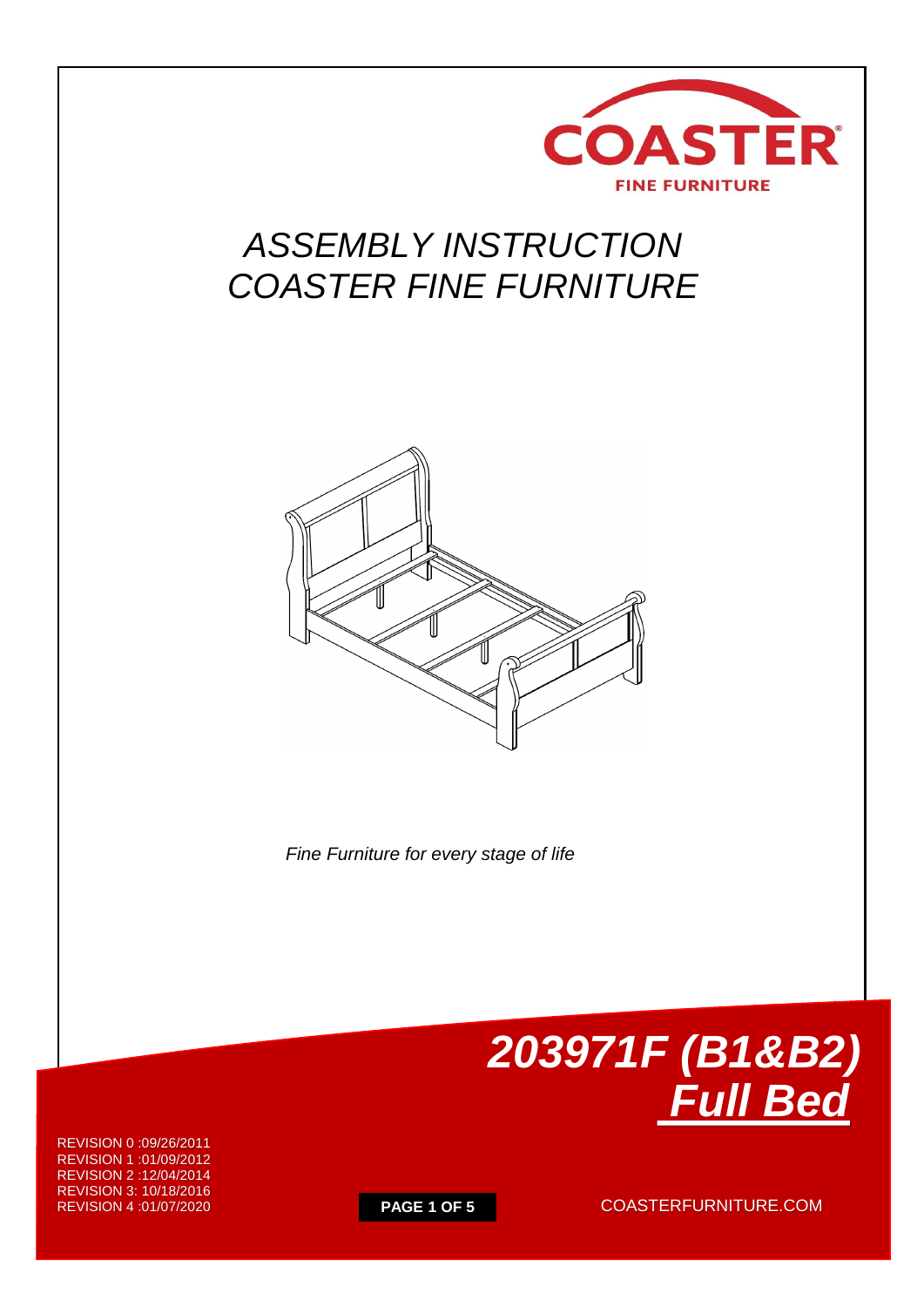# ITEM : **203971F (B1&B2)**



### **ASSEMBLY TIPS:**

- 1. Remove hardware from box and sort by size.
- 2. Please check to see that all hardware and parts are present prior to start of assembly.
- 3. Please follow attached instruction in the same sequence as numbered to assure fast & easy assembly.

### **WARNING!**

1. Don't attempt to repair or modify parts that are broken or defective. Please contact the store immediately.

2. This product is for home use only and not intended for commercial establishments.



ASSEMBLY TIME I 30 MINUTES



## **PARTS IDENTIFICATION**

| <u>B1 (BOX 1)</u> |                            |     |
|-------------------|----------------------------|-----|
| A                 | <b>HEADBOARD PANEL</b>     | 1PC |
| B                 | <b>LEFT HEADBOARD LEG</b>  | 1PC |
| C                 | <b>RIGHT HEADBOARD LEG</b> | 1PC |
| D                 | <b>FOOTBOARD PANEL</b>     | 1PC |
| Е                 | <b>LEFT FOOTBOARD LEG</b>  | 1PC |
| F                 | <b>RIGHT FOOTBOARD LEG</b> | 1PC |

### **B2 (BOX 2)**

| G         | <b>BED SLAT</b>                                      | 4PCS |
|-----------|------------------------------------------------------|------|
| н         | <b>BED SLAT SUPPORT</b><br><b>WITH LEVELER</b>       | 4PCS |
|           | <b>BED RAIL</b>                                      | 2PCS |
| <b>HB</b> | 203971F (B1) FROM BOX 1<br><b>HEADBOARD COMPLETE</b> | 1PC  |
| FB        | 203971F (B1) FROM BOX 1<br><b>FOOTBOARD COMPLETE</b> | 1PC  |

#### **NOTE :**

 **Phillips head screw driver is required in the assembly process ; however, manufacturer does not provide this item.**

|  |  | <b>PAGE 2 OF 5</b> |  |  |  |
|--|--|--------------------|--|--|--|
|--|--|--------------------|--|--|--|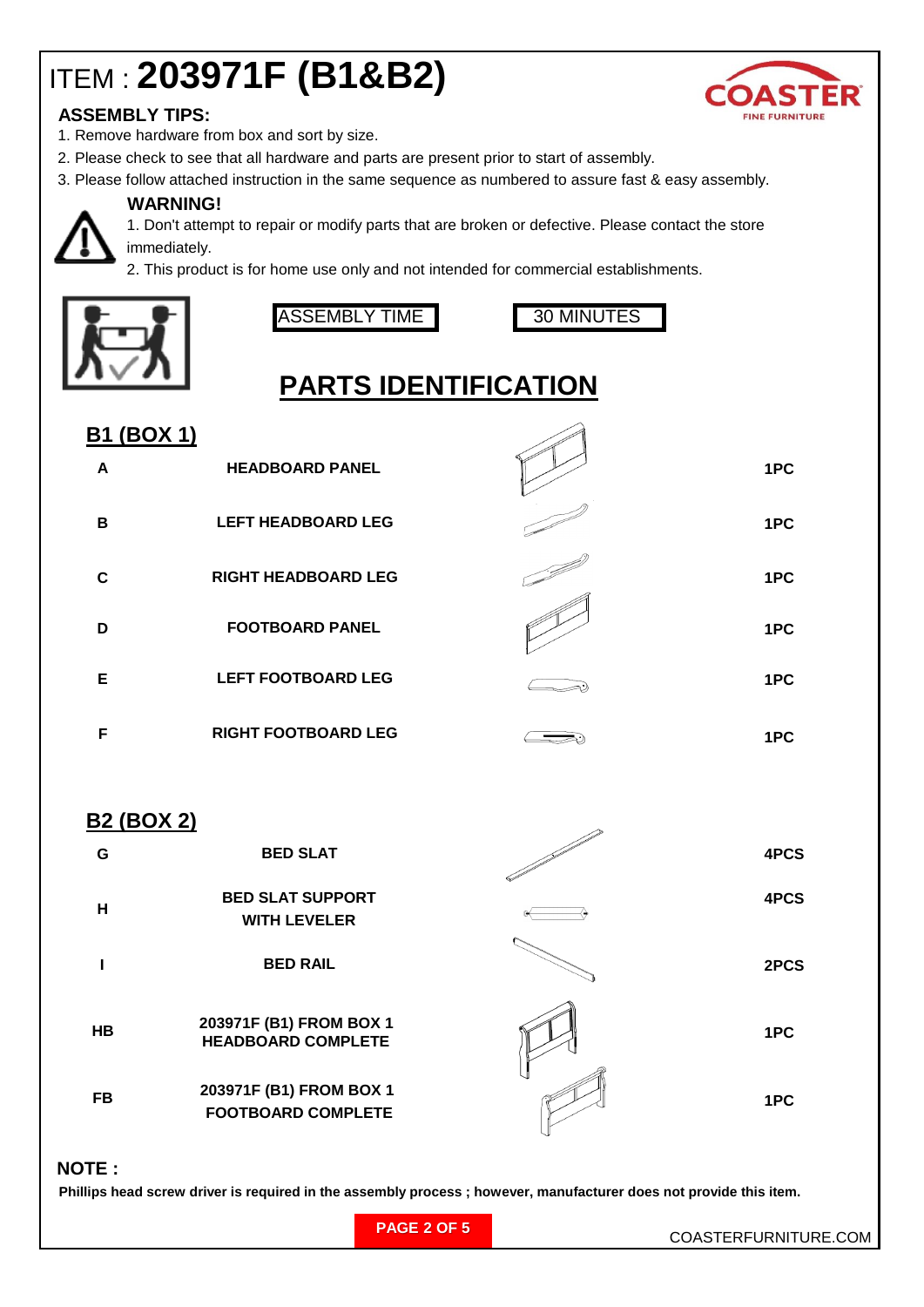# ITEM : **203971F (B1&B2)**



### **ASSEMBLY TIPS:**

- 1. Remove hardware from box and sort by size.
- 2. Please check to see that all hardware and parts are present prior to start of assembly.
- 3. Please follow attached instruction in the same sequence as numbered to assure fast & easy assembly.



### **WARNING!**

1. Don't attempt to repair or modify parts that are broken or defective. Please contact the store immediately.

2. This product is for home use only and not intended for commercial establishments.

## **HARDWARE IDENTIFICATION**

### **Z-B1 (BOX 1) - HARDWARE PACK IS LOCATED IN 203971F (B1)**

| 1              | <b>ALLEN WRENCH</b><br>(M4 - BLK)             | 1PC   |
|----------------|-----------------------------------------------|-------|
| $\overline{2}$ | <b>BOLT</b><br>(M6 x 45mm - RBW)              | 12PCS |
| 3              | <b>LOCK WASHER</b><br>(M6 x 13mm - RBW)       | 12PCS |
| 4              | <b>SMALL FLAT WASHER</b><br>(M6 x 13mm - RBW) | 4PCS  |
| 5              | <b>BIG FLAT WASHER</b><br>(M6 x 19mm - RBW)   | 8PCS  |
| 6              | <b>WOOD PLUG</b>                              | 4PCS  |

### **Z-B2 (BOX 2) - HARDWARE PACK IS LOCATED IN 203971F (B2)**

| <b>FLAT HEAD SCREW</b> | 8PCS |
|------------------------|------|
| (M4 x 32mm - RBW)      |      |

**NOTE :**

**Phillips head screw driver is required in the assembly process ; however, manufacturer does not provide this item.**

| <b>PAGE 3 OF 5</b> |
|--------------------|
|--------------------|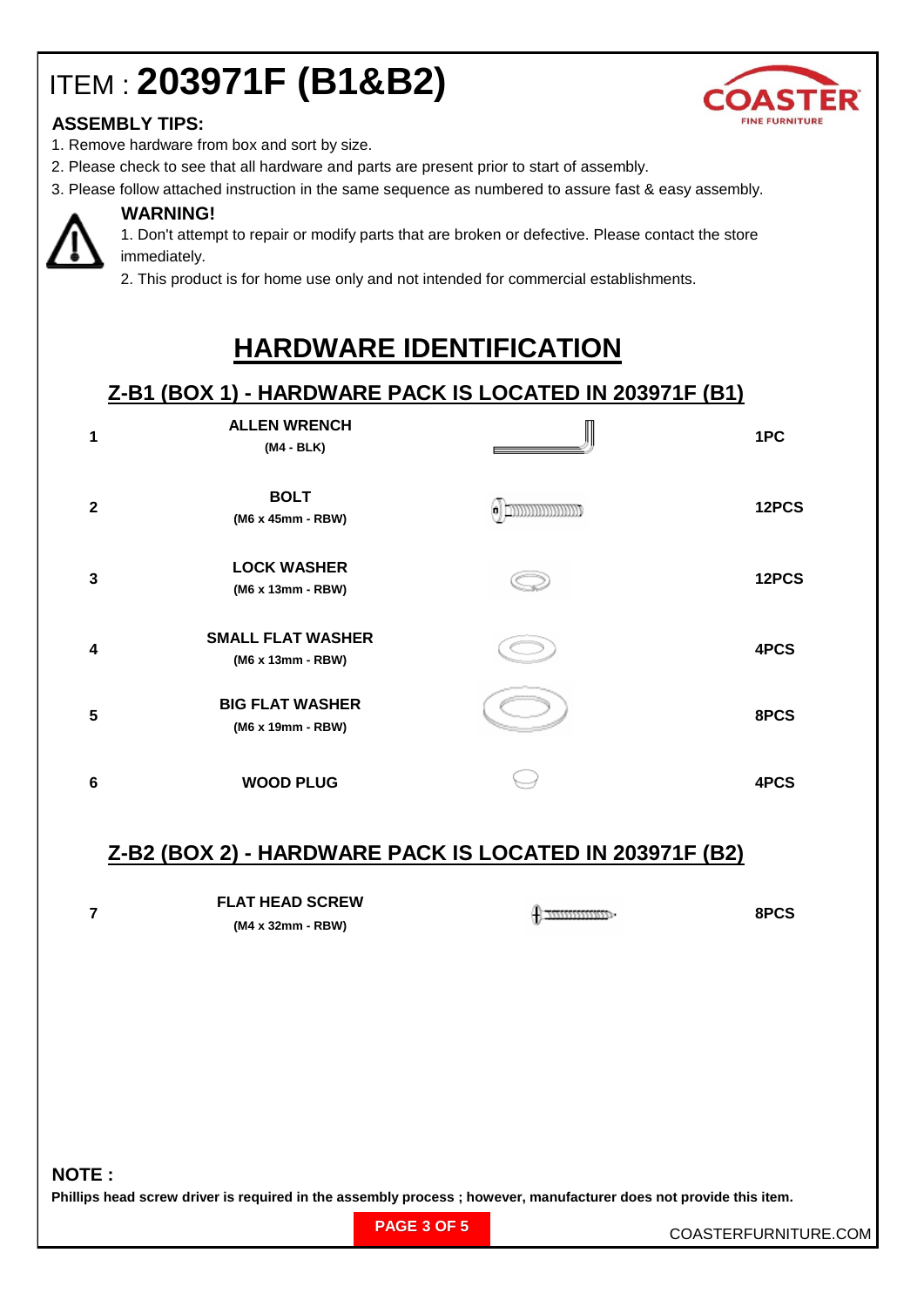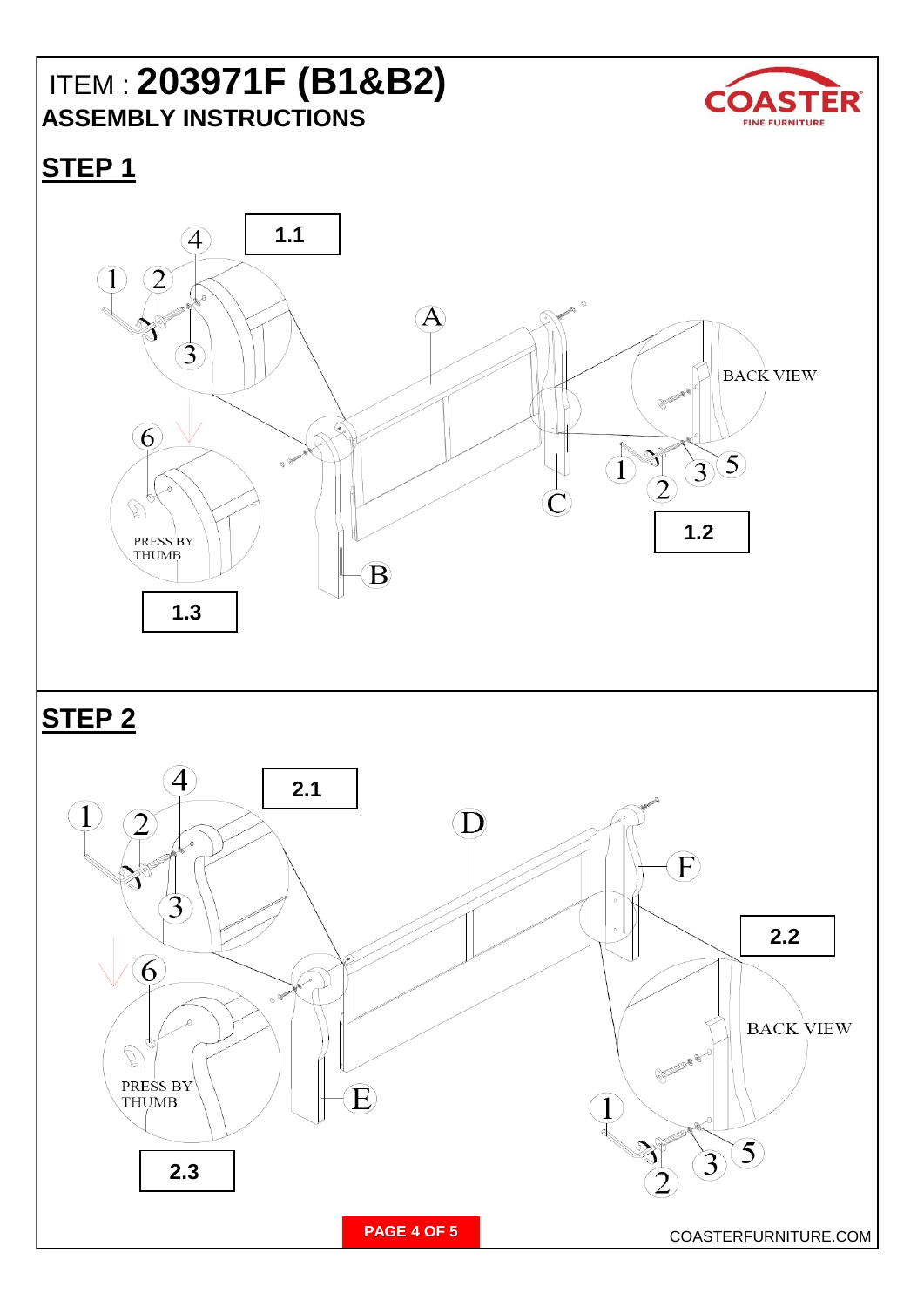